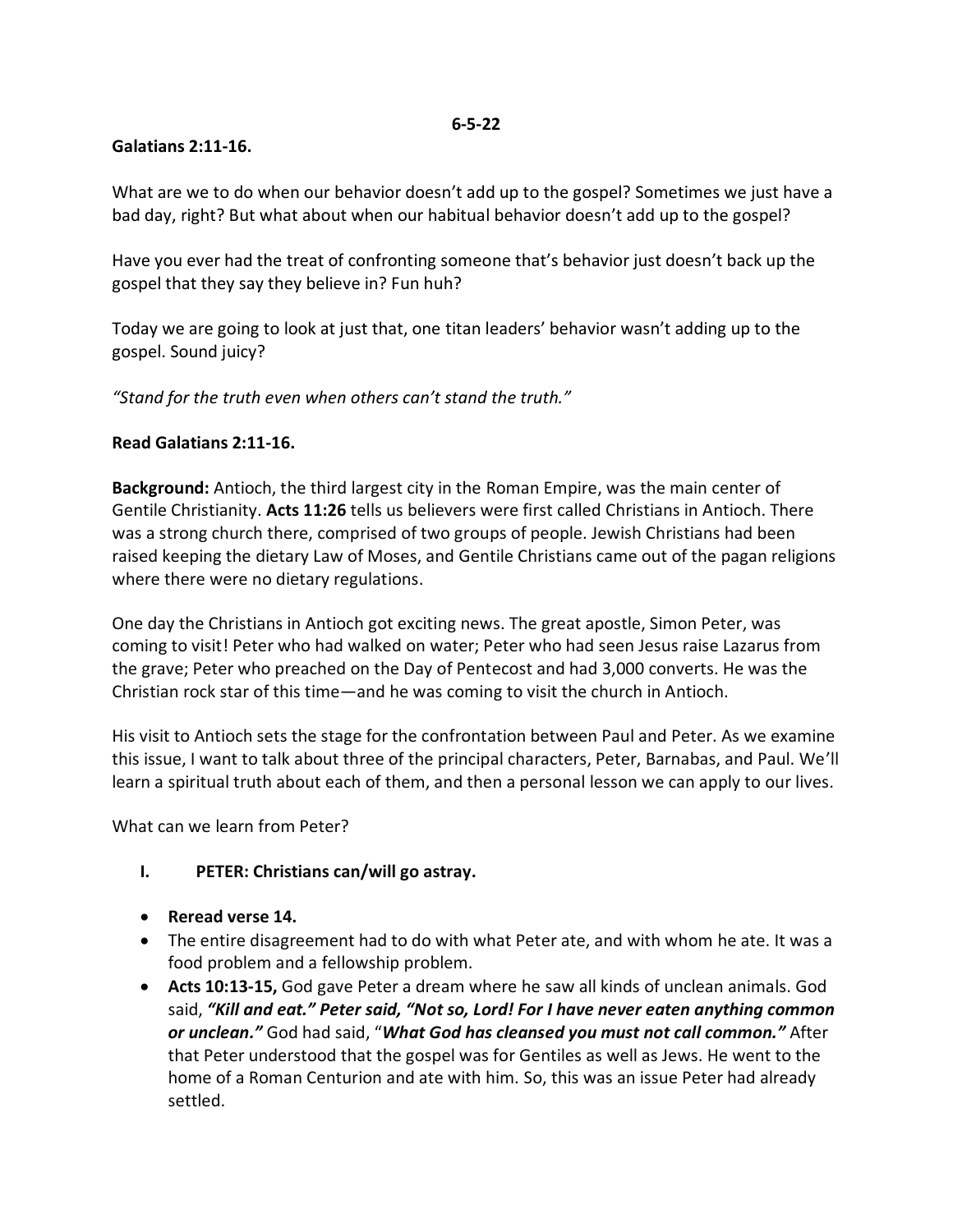- Peter was eating everything that the Gentiles were eating, sitting with them and fellowshipping with them until some "important" traditional Jews came into town. After these VIP's showed up Peter not only avoided eating things that customary Jews didn't, but Peter also pushed others not to eat it as well. Peter's spiritual behavior changed.
- So, when Paul witnessed all of this, he confronted Peter. In verse 14, Paul asks Peter, *"If you, being a Jew, live in the manner of Gentiles and not as the Jews, why do you compel (force) Gentiles to live as Jews?"*
- When Peter changed his behavior, I imagine the Antioch Christians (Jewish and Gentile) were standing there with their empty plates thinking, "What in the what? What up with 'dat? Peter has been scarfing down pork, shrimp cooked in butter wrapped in bacon and eating with us for the past month! Why the sudden change?"
- Peter was being two-faced. He acted like someone set free by grace when he first arrived. But when the Jerusalem Jews arrived, he reverted to Old Testament rules and regulations.
- Paul wrote that Peter acted like that out of *"fearing those who were of the circumcision."* In other words, these were the Pharisaical Christians from Jerusalem who demanded Gentile men be circumcised before they could be saved. He was afraid they might report his behavior to Pastor James. So once again we see the same old fearful Simon Peter who denied Jesus three times on the night Jesus was arrested.
- Peter's behavior didn't line up with the gospel. Paul used the word ortho-podia. Ortho means "straight", and "podia" means, "foot." Orthopedic medicine is concerned with the correction or prevention of skeletal deformities. When two bones are out of line, an orthopedist is called in. Paul was a Christian orthopedic surgeon. When he compared the gospel of grace and Peter's conduct he said, "These two don't line up! Peter, your walk doesn't match your talk!"
- One of the strongest pieces of evidence of the Divine (God wrote the bible, not man) authorship of the Bible is the fact that the Bible doesn't try to gloss over the mistakes and failures of the main characters. If ordinary people had written the Bible, they would have covered up the faults of the heroes. But this book is full of the stories of great people who failed tremendously. That should give hope to every one of us who have ever failed. We've all made poor choices and dumb mistakes, but God can still redeem your life and use you.
- Peter's sin wasn't a sin of the flesh. He didn't lie, cheat, or steal. It was a sin of hypocrisy. Peter showed one face to the Antioch Christians before the VIPs came, and he showed them a different face when they arrived.
- It was also the sin of racism. Peter's conduct demoted the Gentiles to an inferior status to the Jews. When Paul observed Peter's conduct, there was something inside of him that made him ask, "What's wrong with this picture? It doesn't line up!"
- In Acts 10, twice Peter admittedly said, "God has shown me that I should not call any *man common or unclean" (v.28), "In truth I perceive God shows no partiality." (v.34) But in every nation whoever fears Him and works righteousness is accepted by Him. <sup>36</sup> The word which God sent to the children of Israel, preaching peace through Jesus Christ—He is Lord of all—*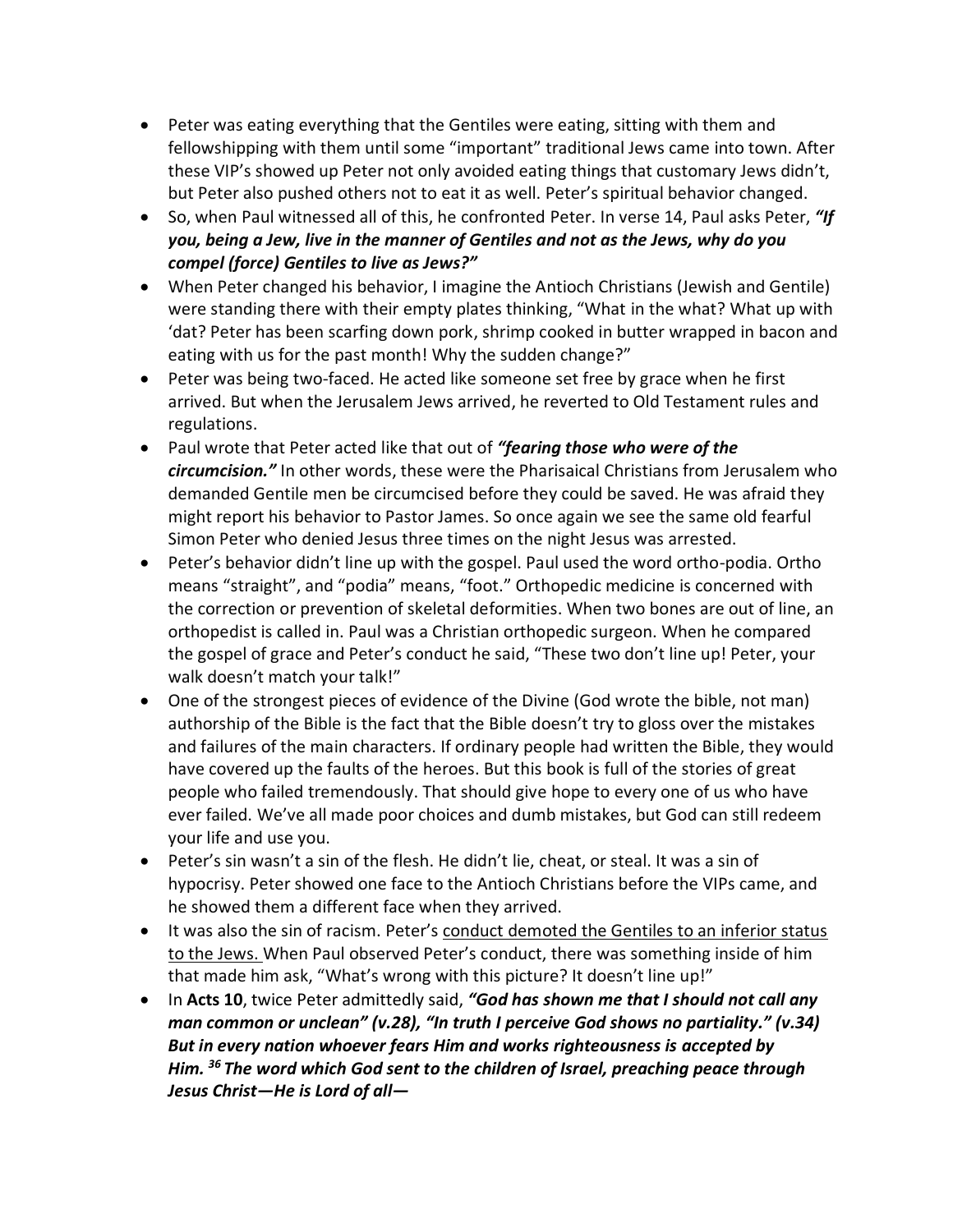Does your walk match your talk about how we are all one in Christ Jesus?

# **II. BARNABAS: Christians can/will be led astray.**

- Paul wasn't afraid to name names. **(v.13)**
- Hypocrisy is contagious. Peter's two-faced hypocrisy influenced the other Jewish Christians, including Barnabas, to act the same way. Barnabas is an important Christian leader in the book of Acts. In **Acts 4** sold land and put it at the disciples' feet. Barnabas also nicknamed encourager was the first to welcome Paul into the faith, when all the other disciples feared him.
- He was Paul's encourager on the missionary journeys. But despite all the good things about him, he followed Peter's bad example and behaved as a hypocrite in front of the Jerusalem Jews. Paul would have said, "Come on Barney!"
- Personal lesson: *I can't be led astray if I'm following Jesus*
- We need to learn that even the godliest examples like Peter and Barnabas can fall under temptation. If you are following anyone but Jesus, you're setting yourself up to be disappointed.
- And just let me confirm what you already know: I'm am a fallible leader. The only time I speak infallibly is when I'm quoting or reading the infallible scripture, the Word of God. I'm trying to follow Jesus, and if you're following Jesus, we'll be going in the same direction. So, let's all keep our eyes on Jesus because He is the only perfect leader.
- Non-Christians love to point out that the church is full of hypocrites. Sometimes when I talk about Bethel or church in general, often the response is "Oh, the church is full of a bunch of hypocrites." I always smile and say, "You're exactly right, and the biggest hypocrite is the guy on stage preaching! Oh, by the way we always have room for one more!"

# **III. Paul: Graceful Christians help those who are going astray.**

- **Read verse 14 again.**
- Notice how Paul confronted Peter.
- First, he confronted him publicly. When I read this passage for the first time I remember thinking, "Why didn't Paul go to Peter one-on-one?" After all, didn't Jesus give us a plan for reconciliation in **Matthew 18**? He instructed us to go to our brother one-on-one, and then if he won't hear you, take someone else. And then if he still won't listen, then you take it to the church. Why didn't Paul do that?
- If someone has personally offended you or sinned against you, then you should go to them privately. But Peter's hypocrisy didn't just affect Paul: It affected others. And it was a public sin against all the Gentile Christians in the church.
- Second, Paul confronted him gently. He didn't blow his cool and say, "Peter, you're a rotten hypocrite! Paul wrote these impressions years after the confrontation. Notice Paul simply asked Peter a question. "Why are you forcing the Gentiles to live like Jews?"
- Paul handled it fairly, firmly with a mix of gentleness. **(Gal. 6:1)**